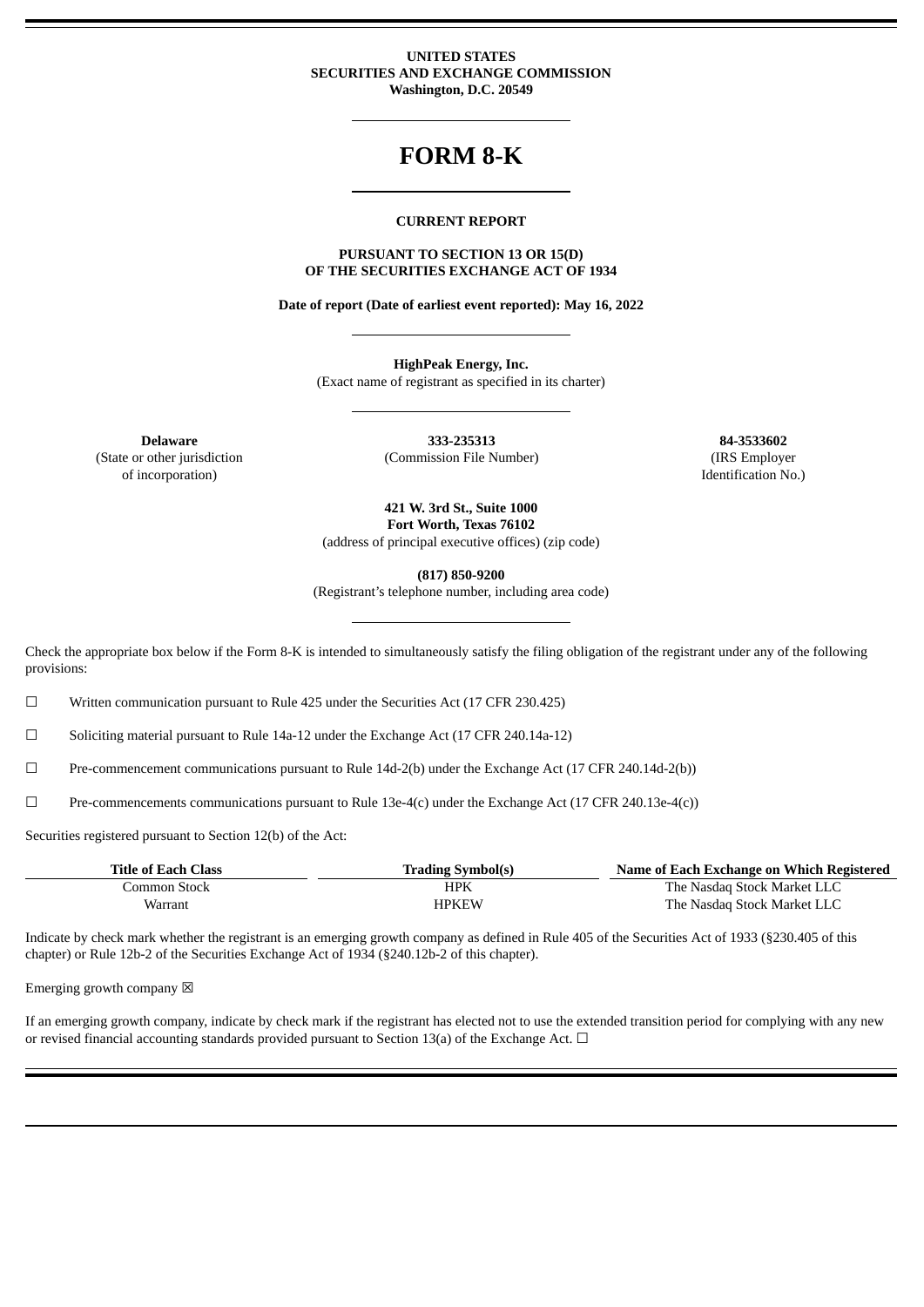#### **Item 2.02 Results of Operations and Financial Condition.**

On May 16, 2022, the Company issued a press release announcing its financial and operating results for the first quarter ended March 31, 2022. A copy of the press release is attached as Exhibit 99.1 to this Current Report on Form 8-K and is incorporated by reference into this Item 2.02 by reference.

The information in this Current Report on Form 8-K, including Exhibit 99.1, is being furnished pursuant to Item 2.02 of Form 8-K and shall not be deemed "filed" for purposes of Section 18 of the Securities Exchange Act of 1934, as amended (the "*Exchange Act*"), or otherwise subject to liabilities of that section, and is not incorporated by reference into any filing under the Securities Act of 1933, as amended, or the Exchange Act unless specifically identified therein as being incorporated therein by reference.

#### **Item 7.01 Regulation FD Disclosure.**

The information set forth under Item 2.02 is incorporated by reference as if fully set forth herein.

#### **Item 9.01. Financial Statements and Exhibits.**

(d) Exhibits

Exhibit No. Description

99.1 Press [Release](#page-3-0) dated May 16, 2022.

104 Cover Page Interactive Data File (embedded within the Inline XBRL document)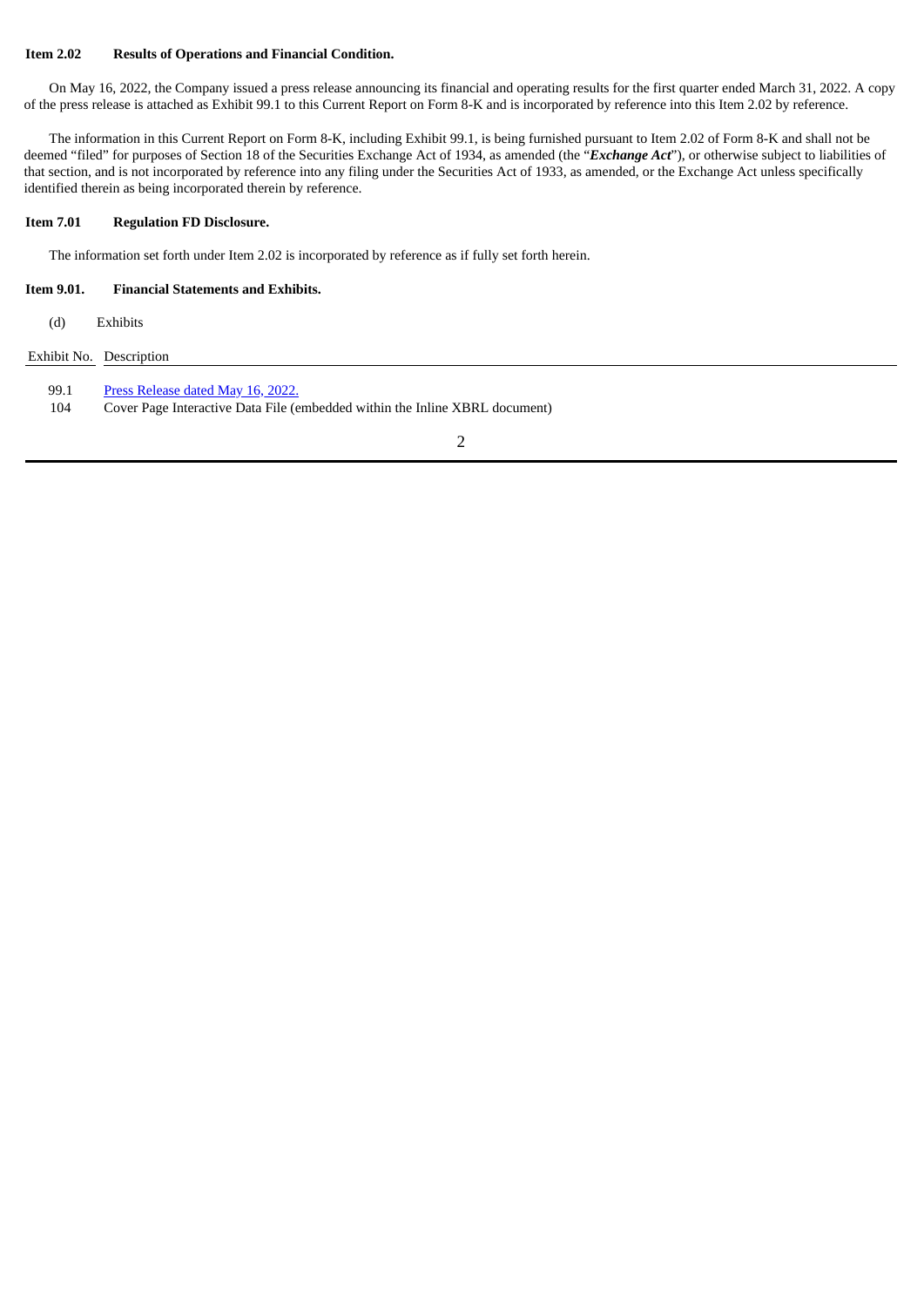## **SIGNATURES**

Pursuant to the requirements of the Securities Exchange Act of 1934, the registrant has duly caused this report to be signed on its behalf by the undersigned hereunto duly authorized.

# **HIGHPEAK ENERGY, INC.**

Date: May 16, 2022

By: /s/ Steven W. Tholen Name:Steven W. Tholen Title: Chief Financial Officer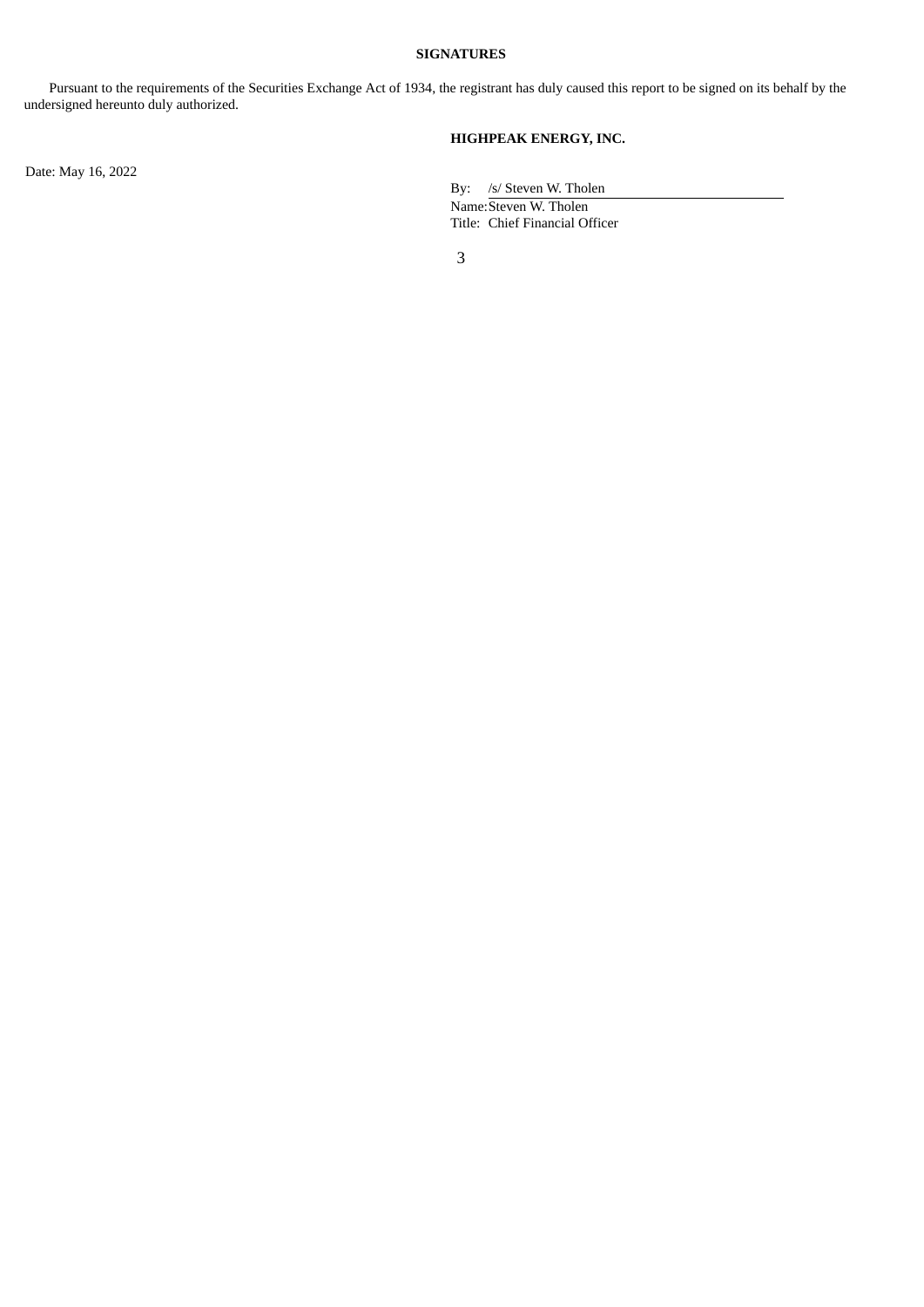<span id="page-3-0"></span>

#### **HighPeak Energy, Inc. Announces First Quarter 2022 Results, Operational Updates and Updated Guidance**

**Fort Worth, Texas, May 16, 2022** (GLOBE NEWSWIRE) **-** HighPeak Energy, Inc. ("HighPeak" or the "Company") (NASDAQ: HPK) today announced financial and operating results for the first quarter 2022, current operational updates and updated pro forma guidance.

## **First Quarter 2022 and Current Highlights**

- Company pro-forma net production, including the recently announced Hannathon acquisition, has averaged more than 28,000 Boe/d over the last seven days. HighPeak legacy net production volumes have averaged approximately 25,000 barrels of oil equivalent per day ("Boe/d") over the last seven days, which is a significant increase from first quarter 2022 sales volumes of 12,052 Boe/d. This increase comes primarily from accelerating development, bringing new wells online and returning the associated offset wells which were temporarily shut-in during first quarter completion activity to production. Current production volumes are tracking the Company's updated pro forma 2022 guidance.
- During the second quarter 2022, the Company announced an accretive acquisition of approximately 18,600 net acres from Hannathon Petroleum, LLC ("Hannathon") that is expected to close early in the third quarter 2022. The acquisition is largely contiguous to the Company's existing Signal Peak area and includes significant existing production, cash flow and operational infrastructure.
- During the first quarter 2022, the Company closed on the majority of its previously announced bolt-on acquisitions of crude oil and natural gas properties contiguous to Flat Top, which in the aggregate, consist of more than 10,000 net acres and 2022 estimated average production of 2,500 Boe/d.
- HighPeak began drilling with a fifth (5<sup>th</sup>) rig at the end of the first quarter 2022. Additionally, the Company plans to maintain the current one rig drilling program on the Hannathon acreage upon closing the transaction.
- The Company recently brought online one Wolfcamp A well, one Lower Spraberry well and three Wolfcamp D wells in Signal Peak, the performance of which are meeting or exceeding management's expectations.
- HighPeak had 36 gross (30.5 net) horizontal wells in various stages of drilling and completion at the end of the first quarter.

HighPeak CEO, Jack Hightower said "We are extremely excited about our highly accretive Hannathon acquisition and our recent encouraging multi-zone well results in Signal Peak. We have great confidence and excitement for the future of this area and its increasing importance to our growth trajectory moving forward. Our current pro forma production is approaching 30,000 Boe/day and at today's prices our EBITDA run rate is approaching cash flow neutrality and will transition to positive free cash flow in the second half of 2022. Looking into 2023, we expect to continue our robust growth profile while generating substantial free cash flow and value creation for our shareholders."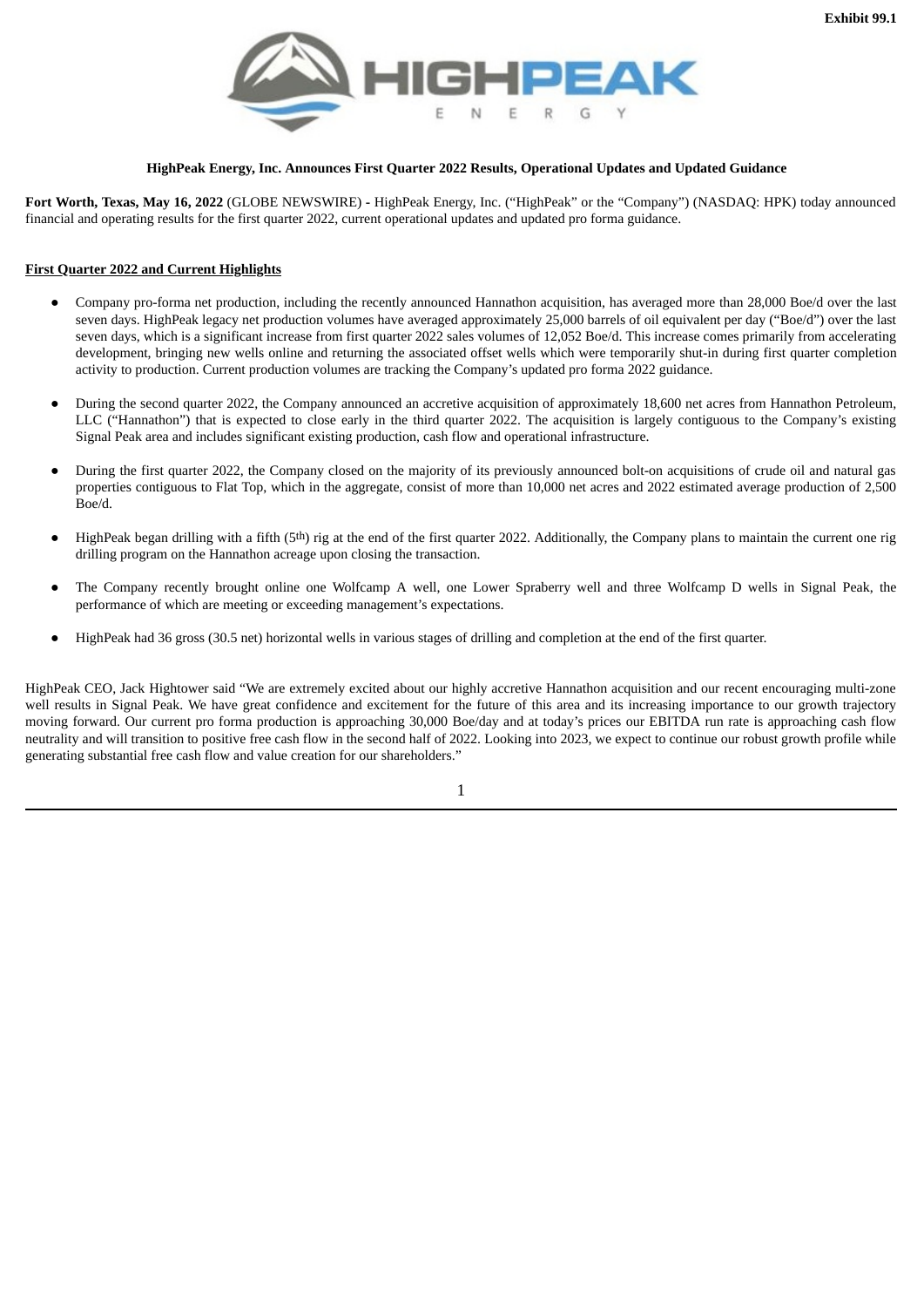## **Pro Forma Outlook**

The Company is providing updated 2022 pro forma guidance incorporating the recently announced Hannathon acquisition. Pro forma, the Company currently plans to operate six drilling rigs and an average of two to three frac fleets during the remainder of 2022, assuming commodity prices and rates of return remain attractive. The Company began drilling with a fifth rig at the end of the first quarter 2022 and plans to continue Hannathon's current one rig development program upon the closing of the acquisition. The Company is also providing 2023 production guidance which assumes the continuation of a six-rig drilling program through year-end 2023. However, the scope, duration and magnitude of the direct and indirect effects of the COVID-19 pandemic are continuing to evolve and in ways that are difficult or impossible to anticipate. Given the dynamic nature of this situation and the recent Russian invasion of Ukraine, the Company is maintaining flexibility in its capital plan and will continue to evaluate drilling and completion activity on an economic basis, with future activity levels assessed monthly.

| 2022              | 2023              |
|-------------------|-------------------|
| $32,000 - 37,500$ | $62,000 - 72,000$ |
| $47,000 - 53,000$ | $75,000 - 85,000$ |
|                   |                   |
| $95 - 115$        | $150 - 175$       |
| $$790 - $860$     |                   |
| $$35 - $40$       |                   |
| $$825 - $900$     |                   |
|                   |                   |
| $$5.00 - $5.50$   |                   |
| $$4.25 - $5.00$   |                   |
| $$1.00 - $1.50$   |                   |
| $$10.25 - $12.00$ |                   |
|                   |                   |

#### **Acquisitions**

On April 25th, 2022, the Company announced it entered into an agreement to acquire the Howard County assets of Hannathon and other non-operated working interest owners, consisting of approximately 18,600 net acres predominantly contiguous with the Company's Signal Peak acreage position, for total consideration of \$255 million in cash and approximately 3.78 million shares of HighPeak's common stock. The assets under contract include 2022 estimated average production of 5,000 Boe/d (85% liquids) and projected 2022 estimated exit production of 7,500 Boe/d based on the continuation of Hannathon's current one rig development program. Additional acquisition highlights include the leveraging of Hannathon's substantial infrastructure-inplace to accelerate the pace of the Company's Signal Peak development, the addition of approximately 200 gross and 150 net top tier drilling locations and an acreage footprint which is 68 percent held by production and provides for capital efficient, long lateral development with approximately 90 percent of the inventory supporting lateral lengths of 10,000 feet or greater. The assets were acquired at approximately three times 2022 estimated EBITDAX with an expected further uplift from synergies estimated at \$70 million on a present value basis. The cash portion of the consideration is expected to be funded with cash on hand and borrowings under the Company's Revolving Credit Facility. In connection with the close of this transaction and the annual Spring redetermination, the Company expects to substantially increase the aggregate elected commitments and borrowing base on its Revolving Credit Facility. The transaction has an effective date of January 1, 2022 and is expected to close early in the third quarter of 2022.

During the first quarter of 2022, the Company closed on the majority of its previously announced bolt-on acquisitions of various crude oil and natural gas properties contiguous to its Flat Top operating area in Borden and Howard counties, which in the aggregate, consist of more than 10,000 net acres and 2022 estimated average production of 2,500 Boe/d. The properties also include a salt-water disposal system ("SWD") which includes three active disposal wells with current disposal capacity of 12,000 barrels of water per day, in-field produced fluid gathering pipelines, and multiple SWD permits. Additional benefits associated with the acquired properties include non-potable water sourcing capacity of approximately 35,000 barrels per day from local surface landowners at attractive rates, which is expected to equate to over \$3 million in annual cost savings, and in-field crude oil gathering pipelines.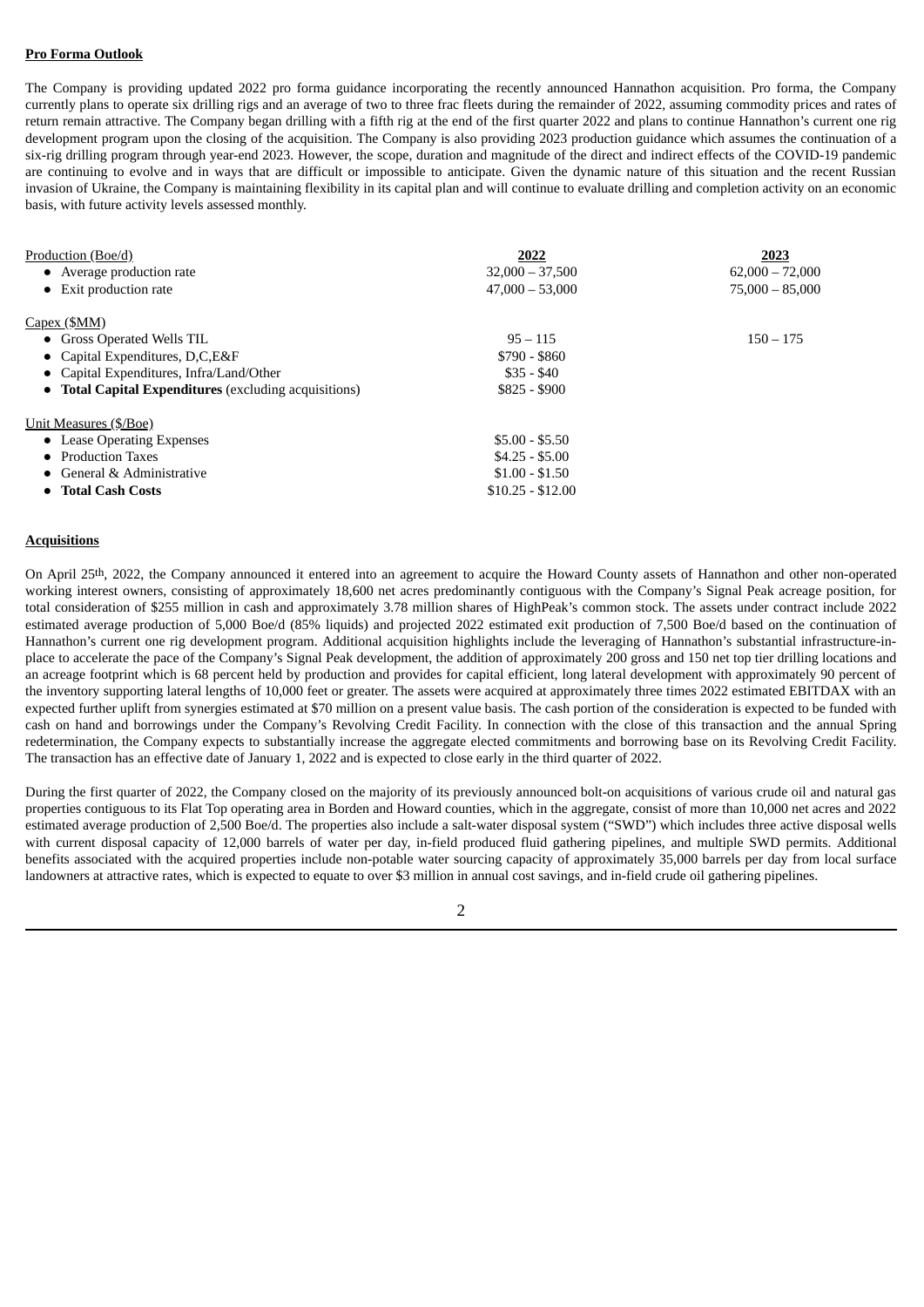#### **First Quarter Operational Update**

The Company's sales volumes during the first quarter 2022 averaged 12,052 Boe/d, consisting of approximately 83% oil and 93% liquids. First quarter sales volumes were significantly affected by the temporary curtailment of producing wells during offset well completion operations and the timing of bringing 27 wells online which were in various stages of completion at year-end 2021. First quarter 2022 daily average production volumes only include approximately six days of first quarter Flat Top acquired production volumes.

During the first quarter of 2022, the Company drilled 22 gross (19.7 net) operated horizontal wells utilizing approximately four drilling rigs. The Company completed 20 gross (16.0 net) operated horizontal wells. At March 31, 2022, the Company was in various stages of completion on 24 gross (21.7 net) wells and was in the process of drilling 8 gross (8.0 net) operated horizontal wells. The Company also participated in drilling 3 gross (0.4 net) non-operated horizontal wells during the first quarter 2022 and is participating in drilling another 1 gross (0.3 net) non-operated horizontal well and had 3 gross (0.4 net) non-operated horizontal wells that were in various stages of completion at March 31, 2022.

The Company's 60MW electric high-voltage substation was commissioned in May 2022 and will result in the removal of rental generators, reducing both the Company's lease operating expenses and its carbon emissions. The electrification of the substation will also enable HighPeak to power drilling rigs with highline power in Flat Top, reducing both drilling costs and fuel consumption. The Company's contracted local sand project is estimated to be operational in June 2022 and is anticipated to significantly reduce well completion costs. HighPeak is currently servicing 100% of its stimulation fluid needs for two frac crews in Flat Top with recycled produced fluids and local non-potable water sources. The Company is also using recycled fluids for completion operations in Signal Peak.

Michael Hollis, HighPeak's President, commented, "Inflationary pressures are real, however, we have initiated a number of measures to mitigate the effects of industry wide cost increases on both the capital and operating expense side of the equation including our local sand project, which is estimated to be operational in June, the use of 100% of cost saving non-potable water and recycled fluids for our Flat Top frac operations and the commissioning of our substation which will enable us to begin powering our drilling rigs from the grid, saving roughly \$100,000 per well at today's diesel costs."

Mr. Hollis further commented, "The HighPeak substation will also enable us to remove rental generators which is estimated to reduce lease operating expenses approximately \$2.00/Boe, further expanding our industry leading margins and greatly reducing our carbon footprint. Over the coming weeks the use of local wet sand will reduce capital costs per well by approximately \$300,000, while also reducing trucking emissions. Our current production rates are more than double first quarter levels and are expected to continue to increase sharply throughout the year, driving down fixed costs per Boe. We expect to be the only public company throwing off meaningful free cash flow while significantly growing production in 2023."

## **First Quarter 2022 Financial Results**

HighPeak reported a net loss of \$16.5 million for the first quarter of 2022, or a net loss of \$0.17 per diluted share. Excluding the effects of derivatives (as reconciled below), the Company's 2022 first quarter net income was \$35.9 million, or \$0.32 per diluted share, including the deferred tax effect thereon. EBITDAX (a non-GAAP financial measure as defined and reconciled below) was \$51.1 million, or \$0.46 per diluted share. First quarter EBITDAX was significantly influenced by the Company's transient curtailed production volumes and \$24.8 million in derivative settlements.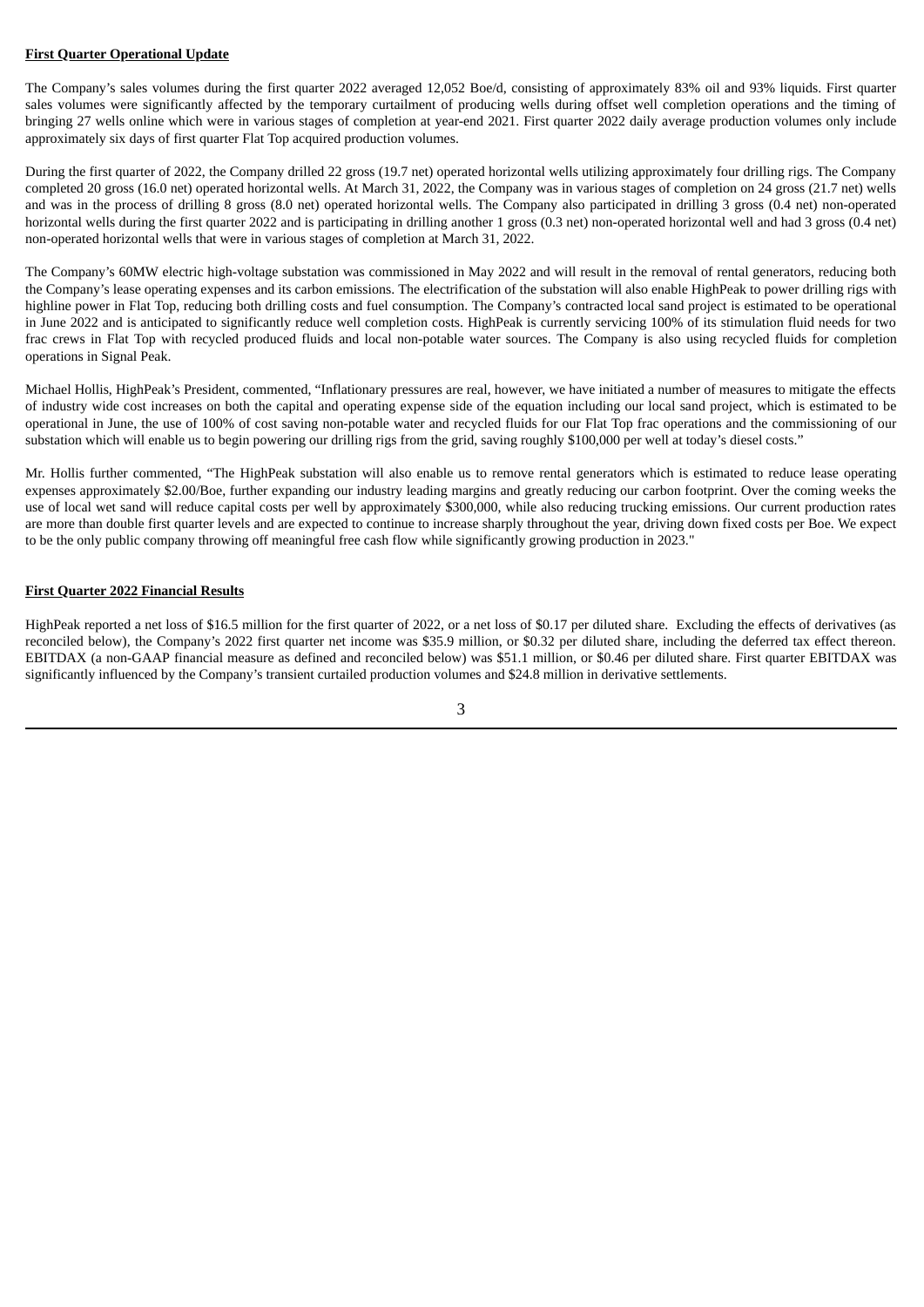First quarter 2022 average realized prices were \$96.15 per barrel of crude oil, \$41.33 per barrel of natural gas liquids and \$4.16 per Mcf of natural gas, resulting in an overall realized price of \$85.03 per Boe, or 90% of the weighted average of NYMEX crude oil prices, excluding the effects of derivatives. HighPeak's cash costs for the first quarter were \$15.11 per Boe including lease operating expenses of \$8.71 per Boe, production and ad valorem taxes of \$4.61 per Boe and cash G&A expenses of \$1.79 per Boe. The Company's unhedged cash margin was \$69.92 per Boe, or 74% of the weighted average of NYMEX crude oil prices for the quarter.

HighPeak's first quarter 2022 capital expenditures to drill, complete, equip, provide facilities and to build water and power infrastructure were approximately \$165.1 million. In addition, the Company incurred capital expenditures of approximately \$162.9 million for crude oil and natural gas property acquisitions, \$156.6 million of which was non-cash with the issuance of 6,960,000 shares of HighPeak common stock.

At March 31, 2022, the Company had \$225.0 million in long-term notes outstanding and \$35.9 million of cash on hand. In February 2022, the Company closed on the issuance of \$225 million 10.00% Senior Unsecured Notes due in 2024. Simultaneously with the closing of the Notes, the Company used a portion of the proceeds to pay off its outstanding debt balance under the Revolving Credit Facility and reduced the borrowing base and bank commitments to \$138.8 million.

#### **Hedging Update**

As of March 31, 2022, the Company has hedged 1.98 million barrels of its remaining 2022 crude oil production at an average swap price of \$72.25 per barrel and 641,200 barrels of its 2023 crude oil production at an average swap price of \$66.04 per barrel. The Company's crude oil derivative contracts are based on reported settlement prices on the New York Mercantile Exchange for West Texas Intermediate pricing.

#### **Dividend**

In January 2022, the Company's Board of Directors approved a quarterly dividend of \$0.025 per share which resulted in a total of \$2.4 million in dividends paid to stockholders on February 25, 2022. In addition, in April 2022, the Company's Board of Directors declared a quarterly dividend of \$0.025 per share which will result in a total of \$2.6 million in dividends paid to stockholders on May 25, 2022.

#### **Conference Call**

HighPeak Energy will host a conference call and webcast on Tuesday, May 17, 2022 at 10:00 a.m. Central Time for investors and analysts to discuss its results for the first quarter of 2022 as well as provide an overview of recent activities including the Hannathon acquisition and its updated operating plan. Conference call participants may call (833) 362-0226 (United States/Canada) or (914) 987-7683 (International) and enter confirmation code 8847326. A live broadcast of the earnings conference call will also be available on the HighPeak Energy website at www.highpeakenergy.com under the "Investors" section of the website. A replay will also be available on the website following the call.

When available, a copy of the Company's earnings release, investor presentation and Quarterly Report on Form 10-Q may be found on its website at www.highpeakenergy.com.

#### **Conference Participation**

The Company will participate in the upcoming Louisiana Energy Conference to be held from June 1, 2022 through June 3, 2022 in New Orleans.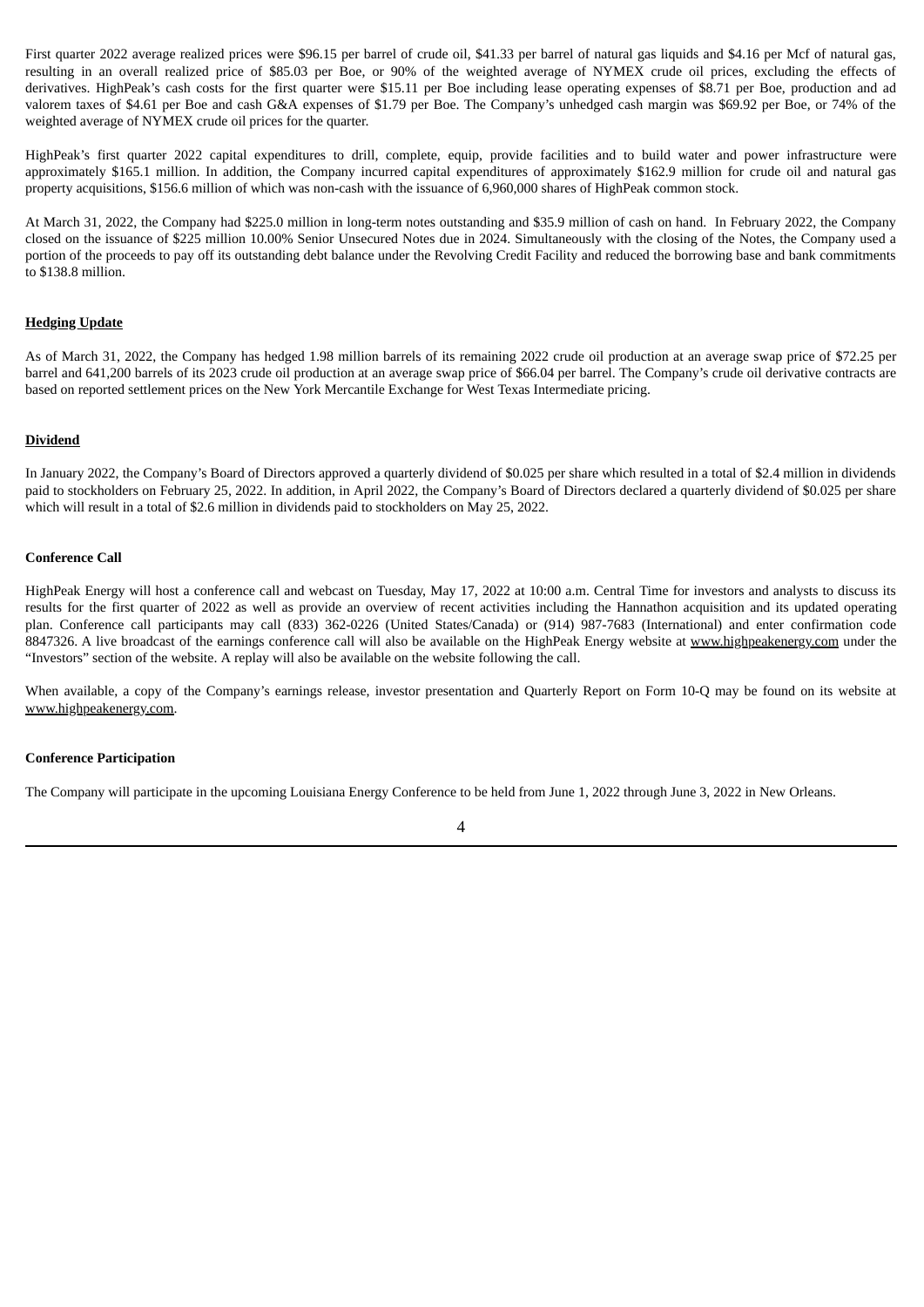#### **About HighPeak Energy, Inc.**

HighPeak Energy, Inc. is a publicly traded independent crude oil and natural gas company, headquartered in Fort Worth, Texas, focused on the acquisition, development, exploration and exploitation of unconventional crude oil and natural gas reserves in the Midland Basin in West Texas. For more information, please visit our website at www.highpeakenergy.com.

#### **Cautionary Note Regarding Forward-Looking Statements**

The information in this press release contains forward-looking statements that involve risks and uncertainties. When used in this document, the words "believes," "plans," "expects," "anticipates," "forecasts," "intends," "continue," "may," "will," "could," "should," "future," "potential," "estimate" or the negative of such terms and similar expressions as they relate to HighPeak Energy, Inc. ("HighPeak Energy," the "Company" or the "Successor") are intended to identify forward-looking statements, which are generally not historical in nature. The forward-looking statements are based on the Company's current expectations, assumptions, estimates and projections about the Company and the industry in which the Company operates. Although the Company believes that the expectations and assumptions reflected in the forward-looking statements are reasonable as and when made, they involve risks and uncertainties that are difficult to predict and, in many cases, beyond the Company's control.

These risks and uncertainties include, among other things, volatility of commodity prices, political instability or armed conflict in crude oil or natural gas producing regions such as the ongoing war between Russia and Ukraine, product supply and demand, the impact of a widespread outbreak of an illness, such as the coronavirus disease ("COVID-19") pandemic, on global and U.S. economic activity, competition, the ability to obtain environmental and other permits and the timing thereof, other government regulation or action, the ability to obtain approvals from third parties and negotiate agreements with third parties on mutually acceptable terms, litigation, the costs and results of drilling and operations, availability of equipment, services, resources and personnel required to perform the Company's drilling and operating activities, access to and availability of transportation, processing, fractionation, refining and storage facilities, HighPeak Energy's ability to replace reserves, implement its business plans or complete its development activities as scheduled, access to and cost of capital, the financial strength of counterparties to any credit facility and derivative contracts entered into by HighPeak Energy, if any, and purchasers of HighPeak Energy's crude oil, natural gas liquids and natural gas production, uncertainties about estimates of reserves, identification of drilling locations and the ability to add proved reserves in the future, the assumptions underlying forecasts, including forecasts of production, expenses, cash flow from sales of crude oil and gas and tax rates, quality of technical data, environmental and weather risks, including the possible impacts of climate change, cybersecurity risks and acts of war or terrorism. These and other risks are described in the Company's Annual Report on Form 10-K, Quarterly Reports on Form 10-Q, and Current Reports on Form 8-K and other filings with the SEC. The Company undertakes no duty to publicly update these statements except as required by law.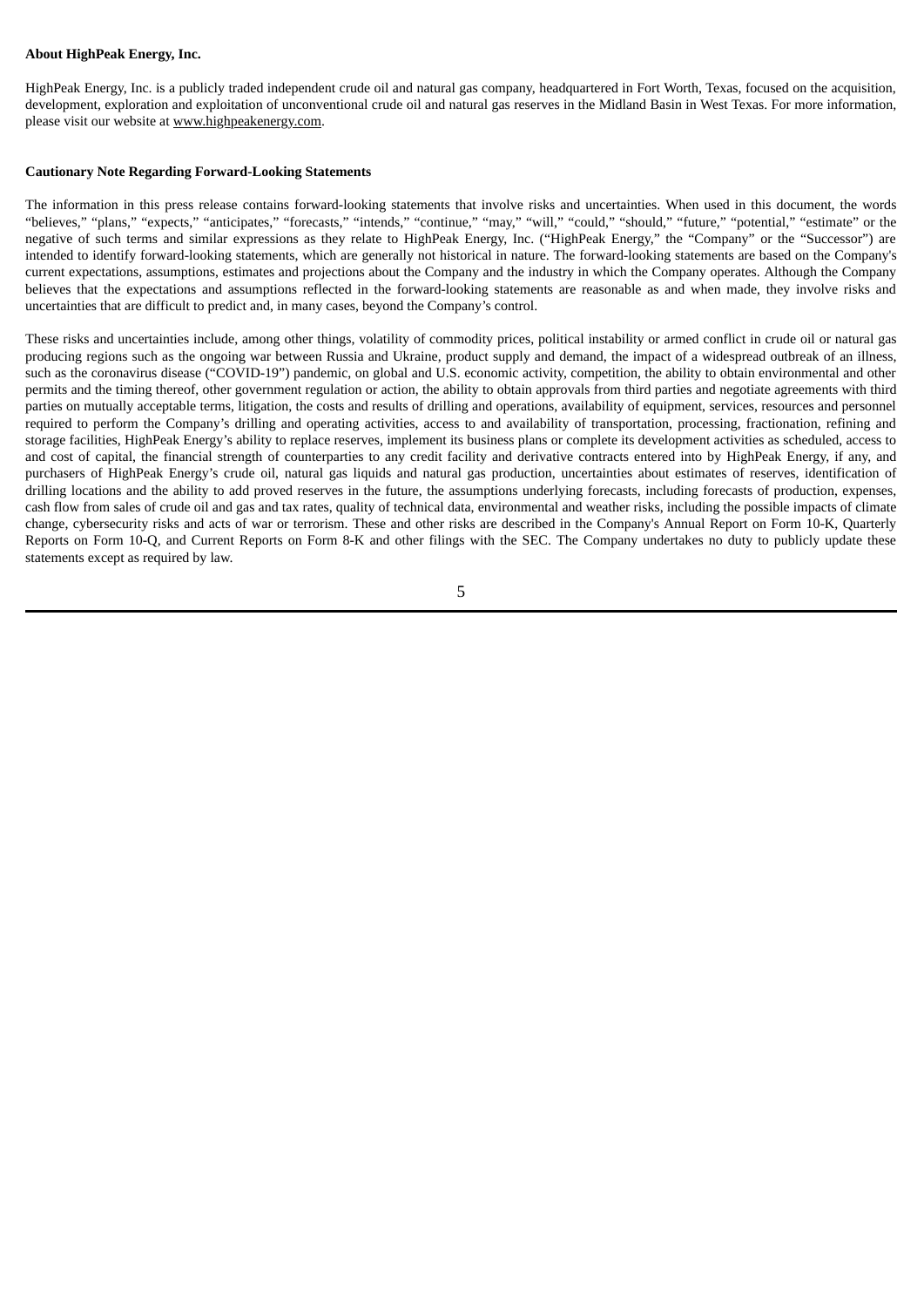## **HighPeak Energy, Inc. Unaudited Condensed Consolidated Balance Sheet Data (In thousands)**

|                                            |              | March 31,<br>2022 |                | December 31,<br>2021 |
|--------------------------------------------|--------------|-------------------|----------------|----------------------|
| Cash and cash equivalents                  | $\mathbb{S}$ | 35,850            | $\mathfrak{S}$ | 34,869               |
| Other current assets                       |              | 65,283            |                | 52,085               |
| Crude oil and natural gas properties, net  |              | 1,037,433         |                | 725,615              |
| Other noncurrent assets                    |              | 6,152             |                | 6,391                |
| <b>Total assets</b>                        |              | 1,144,718         | \$.            | 818,960              |
| <b>Current liabilities</b>                 | \$           | 179,646           | \$             | 103,000              |
| Long-term debt, net                        |              | 203,197           |                | 97,929               |
| Other long-term liabilities                |              | 67,994            |                | 64,968               |
| Stockholders' equity                       |              |                   |                |                      |
| Common stock                               |              | 10                |                | 10                   |
| Additional paid-in capital                 |              | 777,501           |                | 617,489              |
| Accumulated deficit                        |              | (83,630)          |                | (64, 436)            |
| Total stockholders' equity                 |              | 693,881           |                | 553,063              |
| Total liabilities and stockholders' equity |              | 1,144,718         | \$             | 818,960              |
| 6                                          |              |                   |                |                      |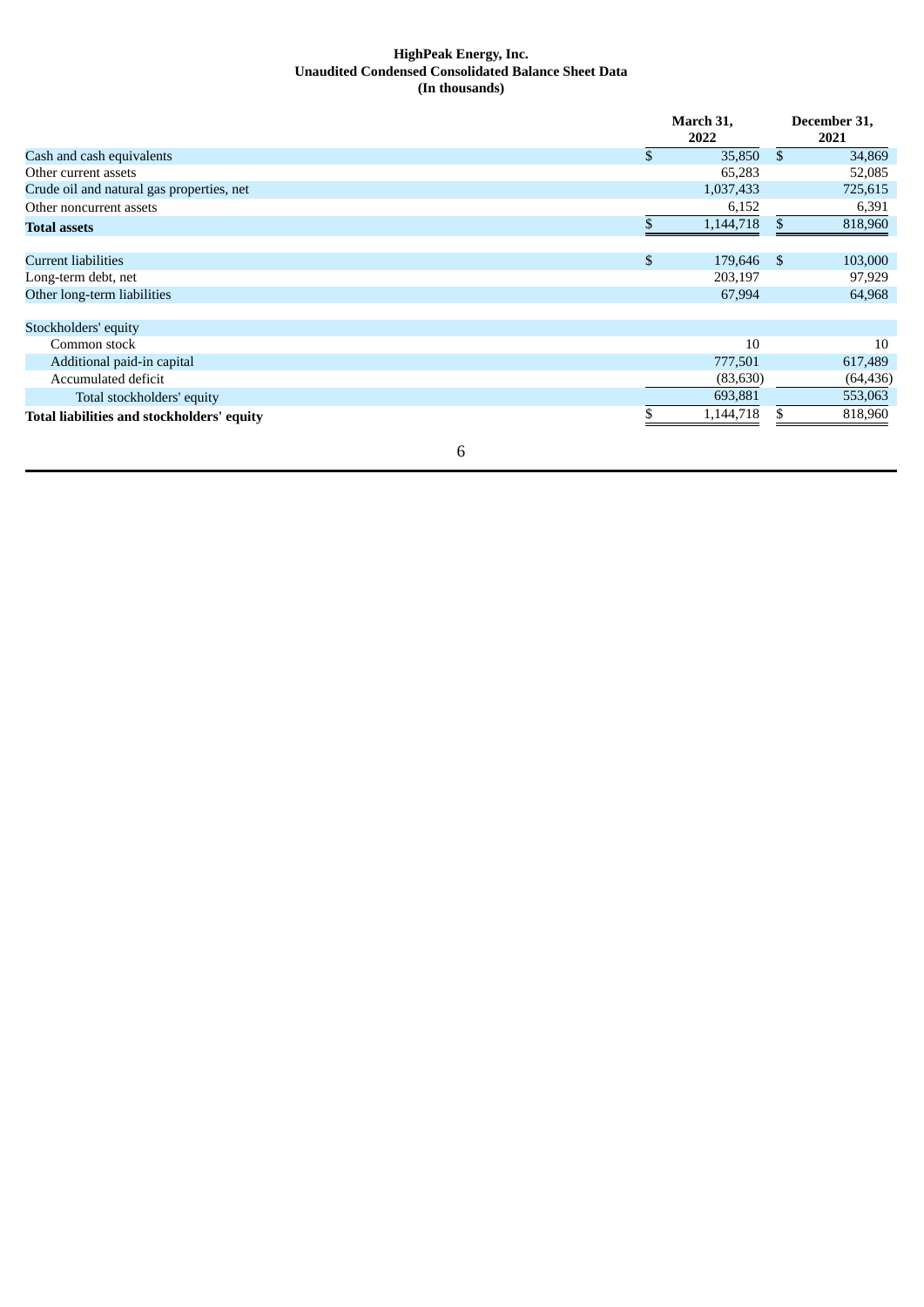## **HighPeak Energy, Inc. Unaudited Condensed Consolidated Statements of Operations (in thousands, except per share data)**

|                                          | <b>Three Months Ended March 31,</b> |    |              |
|------------------------------------------|-------------------------------------|----|--------------|
|                                          | 2022                                |    | 2021         |
| <b>Operating Revenues:</b>               |                                     |    |              |
| Crude oil sales                          | \$<br>86,938                        | \$ | 24,870       |
| Natural gas and NGL sales                | 5,291                               |    | 847          |
| Total operating revenues                 | 92,229                              |    | 25,717       |
| <b>Operating Costs and Expenses:</b>     |                                     |    |              |
| Crude oil and natural gas production     | 9,446                               |    | 2,227        |
| Production and ad valorem taxes          | 5,006                               |    | 1,664        |
| <b>Exploration and abandonments</b>      | 209                                 |    | 191          |
| Depletion, depreciation and amortization | 17,024                              |    | 12,963       |
| Accretion of discount                    | 54                                  |    | 35           |
| General and administrative               | 1,940                               |    | 1,759        |
| Stock-based compensation                 | 3,976                               |    | 966          |
| Total operating costs and expenses       | 37,655                              |    | 19,805       |
| <b>Income from operations</b>            | 54,574                              |    | 5,912        |
| Interest and other income                | 250                                 |    | $\mathbf{1}$ |
| Interest expense                         | (5,252)                             |    | (54)         |
| Derivative loss, net                     | (66, 394)                           |    |              |
| Income (loss) before income taxes        | (16, 822)                           |    | 5,859        |
| Income tax expense (benefit)             | (312)                               |    | 1,115        |
| Net income (loss)                        | \$<br>$(16,510)$ \$                 |    | 4,744        |
| Earnings (loss) per share:               |                                     |    |              |
| Basic net income (loss)                  | \$<br>$(0.17)$ \$                   |    | 0.05         |
| Diluted net income (loss)                | \$<br>$(0.17)$ \$                   |    | 0.05         |
| Weighted average shares outstanding:     |                                     |    |              |
| <b>Basic</b>                             | 95,841                              |    | 92,592       |
| Diluted                                  | 95,841                              |    | 93,996       |
|                                          |                                     |    |              |
| Dividends declared per share             | \$<br>0.025                         | \$ |              |
| 7                                        |                                     |    |              |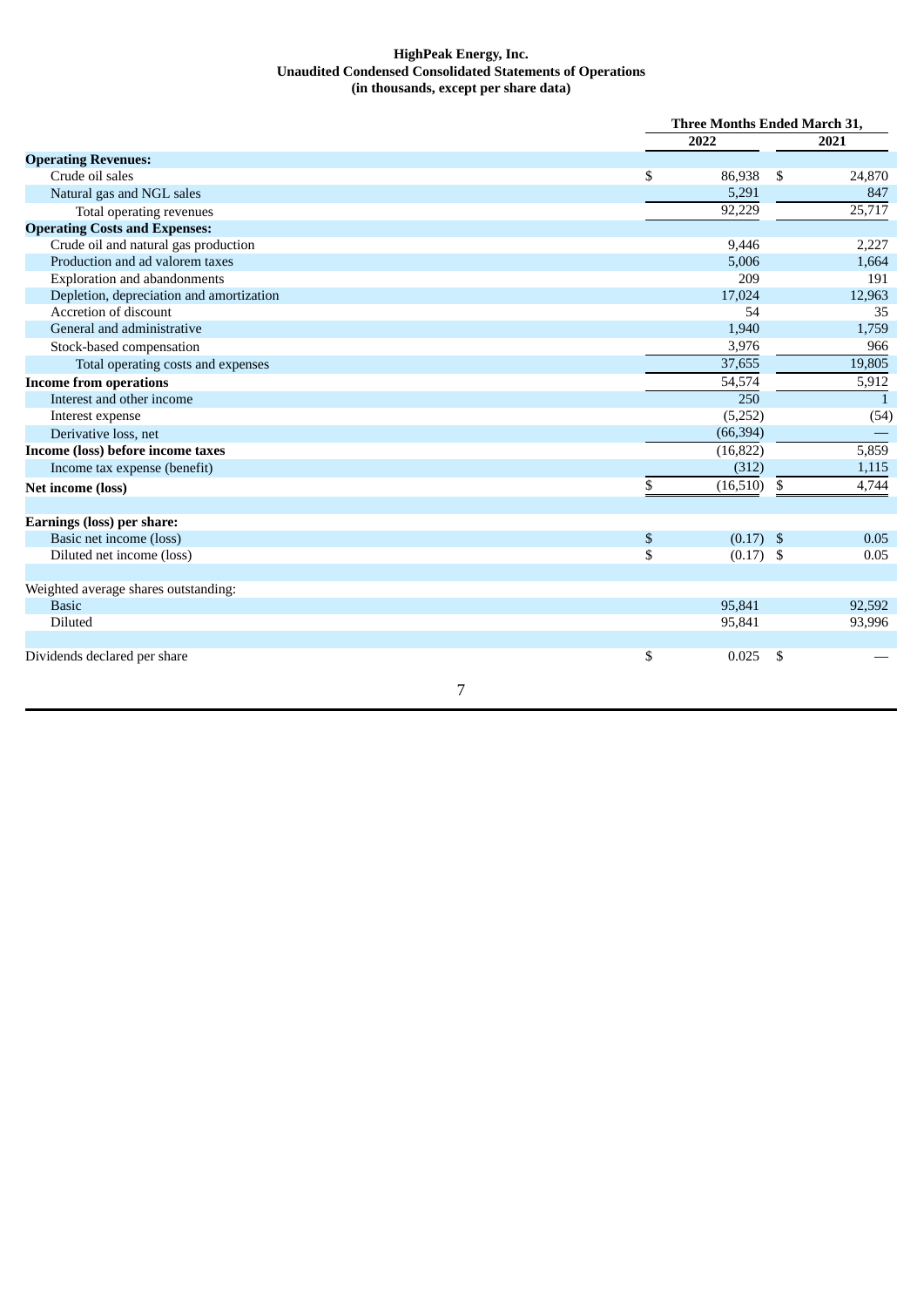## **HighPeak Energy, Inc. Unaudited Condensed Consolidated Statements of Cash Flows (in thousands)**

|                                                                                         | <b>Three Months Ended March 31,</b> |               |             |
|-----------------------------------------------------------------------------------------|-------------------------------------|---------------|-------------|
|                                                                                         |                                     | 2022          | 2021        |
| <b>CASH FLOWS FROM OPERATING ACTIVITIES:</b>                                            |                                     |               |             |
| Net income (loss)                                                                       | \$                                  | $(16,510)$ \$ | 4,744       |
| Adjustments to reconcile net income (loss) to net cash provided by operations:          |                                     |               |             |
| Exploration and abandonment expense                                                     |                                     | 32            | 49          |
| Depletion, depreciation and amortization expense                                        |                                     | 17,024        | 12,963      |
| Accretion expense                                                                       |                                     | 54            | 35          |
| Stock based compensation expense                                                        |                                     | 3,976         | 966         |
| Amortization of debt issuance costs                                                     |                                     | 645           | 29          |
| Amortization of original issue discount on senior notes                                 |                                     | 893           |             |
| Derivative-related activity                                                             |                                     | 41,633        |             |
| Deferred income taxes                                                                   |                                     | (312)         | 1,115       |
| Changes in operating assets and liabilities:                                            |                                     |               |             |
| Accounts receivable                                                                     |                                     | (6,789)       | (9, 193)    |
| Prepaid expenses, inventory and other assets                                            |                                     | (941)         | (12)        |
| Accounts payable, accrued liabilities and other current liabilities                     |                                     | 10,242        | 677         |
| Net cash provided by operating activities                                               |                                     | 49,947        | 11,373      |
| <b>CASH FLOWS FROM INVESTING ACTIVITIES:</b>                                            |                                     |               |             |
| Additions to crude oil and natural gas properties                                       |                                     | (165,099)     | (44, 875)   |
| Changes in working capital associated with crude oil and natural gas property additions |                                     | 20,644        | 13,263      |
| Acquisitions of crude oil and natural gas properties                                    |                                     | (6,348)       | (309)       |
| Other property additions                                                                |                                     | (96)          |             |
| Net cash used in investing activities                                                   |                                     | (150, 899)    | (31, 921)   |
| <b>CASH FLOWS FROM FINANCING ACTIVITIES:</b>                                            |                                     |               |             |
| Proceeds from issuance of senior unsecured notes, net of discount                       |                                     | 210,179       |             |
| Repayments under revolving credit facility                                              |                                     | (115,000)     |             |
| Borrowings under revolving credit facility                                              |                                     | 15,000        |             |
| Proceeds from exercises of warrants                                                     |                                     | 779           | 5,466       |
| Proceeds from subscription receivable from exercise of warrants                         |                                     |               | 3,596       |
| Proceeds from exercises of stock options                                                |                                     | 75            | 1,574       |
| Debt issuance costs                                                                     |                                     | (6, 449)      | (2)         |
| Dividends paid                                                                          |                                     | (2, 382)      |             |
| Dividend equivalents paid                                                               |                                     | (214)         |             |
| Stock offering costs                                                                    |                                     | (55)          |             |
| Net cash provided by financing activities                                               |                                     | 101,933       | 10,634      |
| Net increase (decrease) in cash and cash equivalents                                    |                                     | 981           | (9, 914)    |
| Cash and cash equivalents, beginning of period                                          |                                     | 34,869        | 19,552      |
| Cash and cash equivalents, end of period                                                | $\mathbb{S}$                        | 35,850        | 9,638<br>\$ |
|                                                                                         |                                     |               |             |

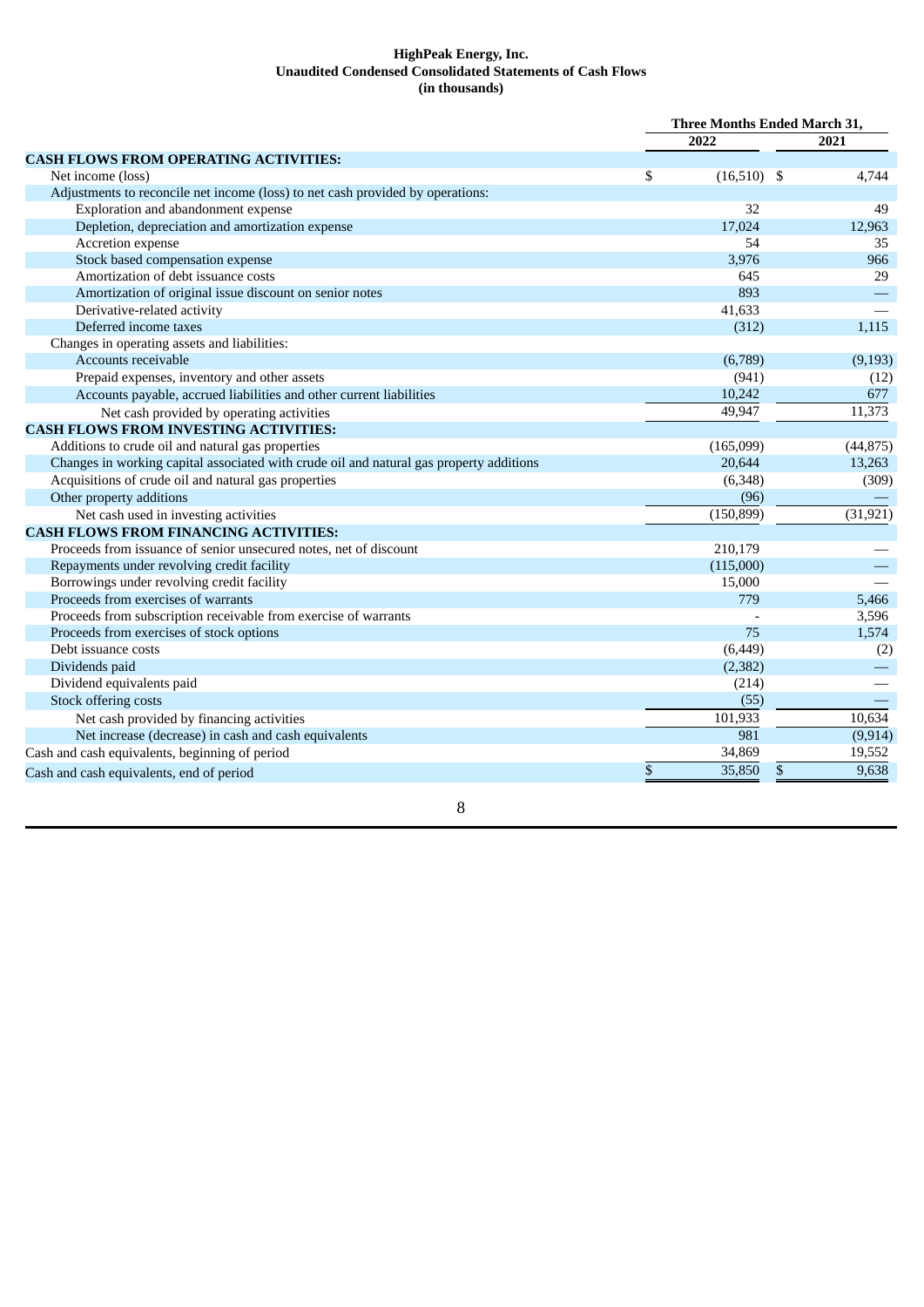## **HighPeak Energy, Inc. Unaudited Summary Operating Highlights**

|                                                            |                 | <b>Three Months Ended March 31,</b> |                 |         |
|------------------------------------------------------------|-----------------|-------------------------------------|-----------------|---------|
|                                                            |                 | 2022                                |                 | 2021    |
| <b>Sales Volumes:</b>                                      |                 |                                     |                 |         |
| Crude oil (Bbls)                                           |                 | 904,212                             |                 | 426,180 |
| NGLs (Bbls)                                                |                 | 107,812                             |                 | 26,449  |
| Natural gas (Mcf)                                          |                 | 435,882                             |                 | 141,091 |
| Total (Boe)                                                |                 | 1,084,671                           |                 | 476,144 |
| <b>Daily Sales Volumes:</b>                                |                 |                                     |                 |         |
| Crude oil (Bbls/d)                                         |                 | 10,047                              |                 | 4,735   |
| NGLs (Bbls/d)                                              |                 | 1,198                               |                 | 294     |
| Natural gas (Mcf/d)                                        |                 | 4,843                               |                 | 1,568   |
| Total (Boe/d)                                              |                 | 12,052                              |                 | 5,290   |
| <b>Revenues (in thousands):</b>                            |                 |                                     |                 |         |
| Crude oil sales                                            | \$              | 86,938                              | \$              | 24,870  |
| Crude oil derivative settlements                           |                 | (24, 761)                           |                 |         |
| NGL and natural gas sales                                  |                 | 5,291                               |                 | 847     |
| Total Revenues, including derivative settlements           | $\overline{\$}$ | 67,468                              | $\overline{\$}$ | 25,717  |
| <b>Average sales prices:</b>                               |                 |                                     |                 |         |
| Crude oil (per Bbl)                                        | \$              | 96.15                               | \$              | 58.36   |
| Crude oil derivative settlements (per Bbl)                 |                 | (27.38)                             |                 |         |
| NGL (per Bbl)                                              |                 | 41.33                               |                 | 27.82   |
| Natural gas (per Mcf)                                      |                 | 4.16                                |                 | 2.23    |
| Total, including derivative contract settlements (per Boe) | \$              | 62.20                               | $\overline{\$}$ | 54.01   |
| Weighted Average NYMEX WTI (\$/Bbl)                        | \$              | 94.75                               | \$              | 58.75   |
| <b>Weighted Average NYMEX Henry Hub (\$/Mcf)</b>           |                 | 4.89                                |                 | 2.73    |
| <b>Realization to benchmark</b>                            |                 |                                     |                 |         |
| Crude oil (per Bbl)                                        |                 | 101%                                |                 | 99%     |
| Natural gas (per Mcf)                                      |                 | 85%                                 |                 | 82%     |
| <b>Operating Costs and Expenses (in thousands):</b>        |                 |                                     |                 |         |
| Lease operating expenses                                   | \$              | 9,446                               | $\$$            | 2,227   |
| Production and ad valorem taxes                            |                 | 5,006                               |                 | 1,664   |
| General and administrative expenses                        |                 | 1,940                               |                 | 1,759   |
| Depletion, depreciation and amortization                   |                 | 17,024                              |                 | 12,963  |
| <b>Operating costs per Boe:</b>                            |                 |                                     |                 |         |
| Lease operating expenses                                   | \$              | 8.71                                | \$              | 4.68    |
| Production and ad valorem taxes                            |                 | 4.61                                |                 | 3.50    |
| General and administrative expenses                        |                 | 1.79                                |                 | 3.69    |
| Depletion, depreciation and amortization                   |                 | 15.69                               |                 | 27.22   |
| 9                                                          |                 |                                     |                 |         |